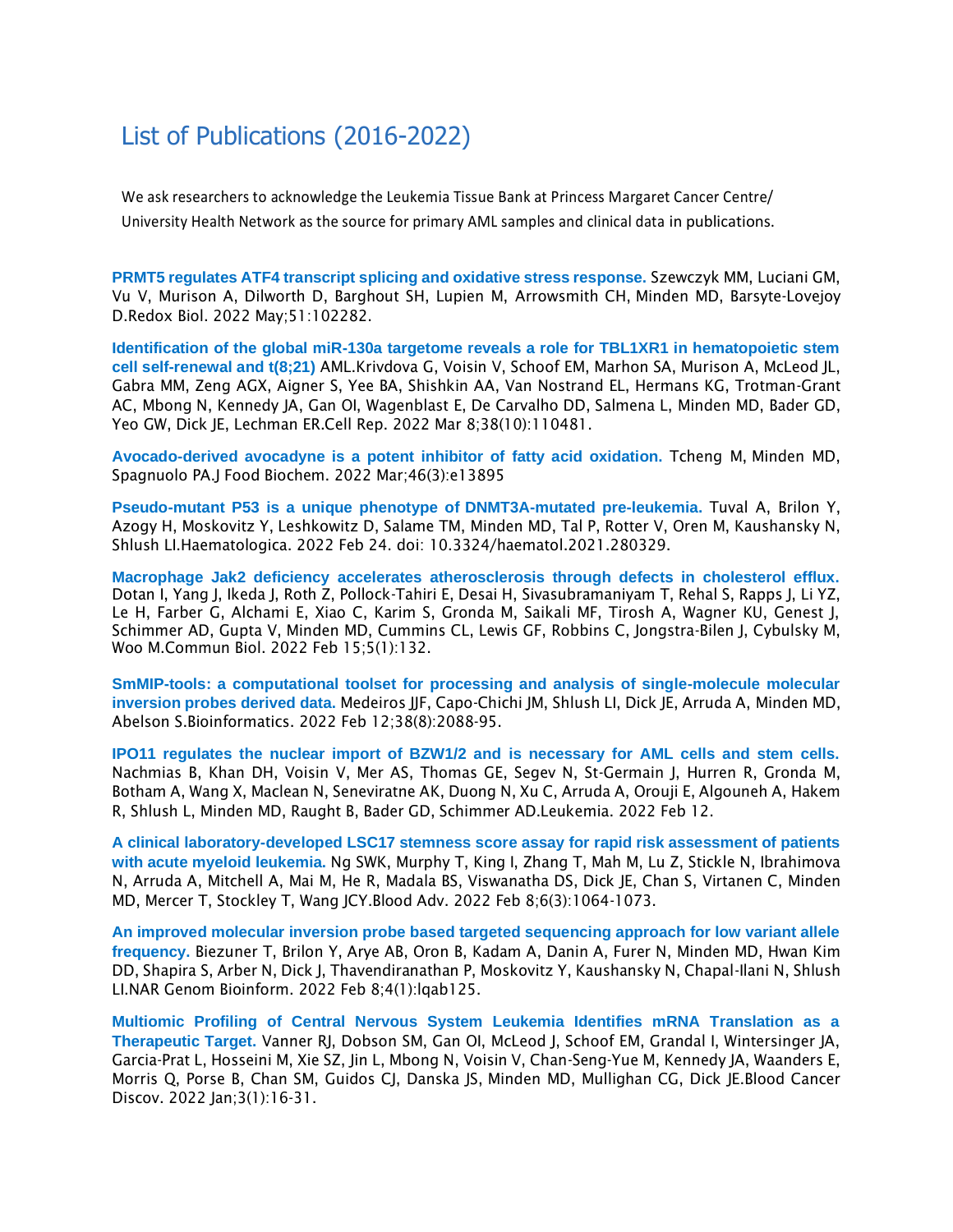**[TET2 mutations as a part of DNA dioxygenase deficiency in myelodysplastic syndromes.](https://pubmed.ncbi.nlm.nih.gov/34768283/)** Gurnari C, Pagliuca S, Guan Y, Adema V, Hershberger CE, Ni Y, Awada H, Kongkiatkamon S, Zawit M, Coutinho DF, Zalcberg IR, Ahn JS, Kim HJ, Kim DDH, Minden MD, Jansen JH, Meggendorfer M, Haferlach C, Jha BK, Haferlach T, Maciejewski JP, Visconte V.Blood Adv. 2022 Jan 11;6(1):100-107.

**[Novel Mango Ginger Bioactive \(2,4,6-Trihydroxy-3,5-diprenyldihydrochalcone\) Inhibits](https://pubmed.ncbi.nlm.nih.gov/35071863/)  [Mitochondrial Metabolism in Combination with Avocatin B.](https://pubmed.ncbi.nlm.nih.gov/35071863/)** Jayasankar V, Vrdoljak N, Roma A, Ahmed N, Tcheng M, Minden MD, Spagnuolo PA.ACS Omega. 2022 Jan 7;7(2):1682-1693.

**Targeted blockade of immune mechanisms inhibit B precursor acute lymphoblastic leukemia cell invasion of the central nervous system.** Rajakumar SA, Grandal I, Minden MD, Hitzler JK, Guidos CJ, Danska JS.Cell Rep Med. 2021 Dec 21;2(12):100470.

**[Statins Enhance the Molecular Response in Chronic Myeloid Leukemia when Combined with](https://pubmed.ncbi.nlm.nih.gov/34771705/)  [Tyrosine Kinase Inhibitors.](https://pubmed.ncbi.nlm.nih.gov/34771705/)** Jang HJ, Woo YM, Naka K, Park JH, Han HJ, Kim HJ, Kim SH, Ahn JS, Kim T, Kimura S, Zarabi S, Lipton JH, Minden MD, Jung CW, Kim HJ, Kim JW, Kim DDH.Cancers (Basel). 2021 Nov 4;13(21):5543.

**[Enhancing Therapeutic Efficacy of Double Negative T Cells against Acute Myeloid Leukemia Using](https://pubmed.ncbi.nlm.nih.gov/34680188/)  [Idelalisib.](https://pubmed.ncbi.nlm.nih.gov/34680188/)** Kang H, Lee JB, Khatri I, Na Y, D'Souza C, Arruda A, Minden MD, Zhang L.Cancers (Basel). 2021 Oct 9;13(20):5039.

**[Nicotinamide phosphoribosyltransferase inhibitors selectively induce apoptosis of AML stem cells](https://pubmed.ncbi.nlm.nih.gov/34293334/)  by disrupting [lipid homeostasis.](https://pubmed.ncbi.nlm.nih.gov/34293334/)** Subedi A, Liu Q, Ayyathan DM, Sharon D, Cathelin S, Hosseini M, Xu C, Voisin V, Bader GD, D'Alessandro A, Lechman ER, Dick JE, Minden MD, Wang JCY, Chan SM.Cell Stem Cell. 2021 Oct 7;28(10):1851-1867.e8. doi: 10.1016/j.stem.2021.06.004.

**TET2 and DNMT3A [Mutations Exert Divergent Effects on DNA Repair and Sensitivity of Leukemia](https://pubmed.ncbi.nlm.nih.gov/34215619/)  [Cells to PARP Inhibitors.](https://pubmed.ncbi.nlm.nih.gov/34215619/)** Maifrede S, Le BV, Nieborowska-Skorska M, Golovine K, Sullivan-Reed K, Dunuwille WMB, Nacson J, Hulse M, Keith K, Madzo J, Caruso LB, Gazze Z, Lian Z, Padella A, Chitrala KN, Bartholdy BA, Matlawska-Wasowska K, Di Marcantonio D, Simonetti G, Greiner G, Sykes SM, Valent P, Paietta EM, Tallman MS, Fernandez HF, Litzow MR, Minden MD, Huang J, Martinelli G, Vassiliou GS, Tempera I, Piwocka K, Johnson N, Challen GA, Skorski T.Cancer Res. 2021 Oct 1;81(19):5089-5101.

**The PKN1- [TRAF1 signaling axis as a potential new target for chronic lymphocytic leukemia.](https://pubmed.ncbi.nlm.nih.gov/34589290/)** Edilova MI, Law JC, Zangiabadi S, Ting K, Mbanwi AN, Arruda A, Uehling D, Isaac M, Prakesch M, Al-Awar R, Minden MD, Abdul-Sater AA, Watts TH.Oncoimmunology. 2021 Sep 23;10(1):1943234.

**[Prognostic impact of the adverse molecular-genetic profile on long-term outcomes following](https://pubmed.ncbi.nlm.nih.gov/33767401/)  [allogeneic hematopoietic stem cell transplantation in acute myeloid](https://pubmed.ncbi.nlm.nih.gov/33767401/) leukemia.** Daher-Reyes G, Kim T, Novitzky-Basso I, Kim KH, Smith A, Stockley T, Capochichi JM, Al-Shaibani Z, Pasic I, Law A, Lam W, Michelis FV, Gerbitz A, Viswabandya A, Lipton J, Kumar R, Mattsson J, Schimmer A, McNamara C, Murphy T, Maze D, Gupta V, Sibai H, Chan S, Yee K, Minden M, Zhang Z, Schuh A, Kim DDH. Bone Marrow Transplant. 2021 Aug;56(8):1908-1918.

**[Venetoclax enhances T cell-mediated antileukemic activity by increasing ROS production.](https://pubmed.ncbi.nlm.nih.gov/34292323/)** Lee JB, Khan DH, Hurren R, Xu M, Na Y, Kang H, Mirali S, Wang X, Gronda M, Jitkova Y, MacLean N, Arruda A, Alaniz Z, Konopleva MY, Andreeff M, Minden MD, Zhang L, Schimmer AD.Blood. 2021 Jul 22;138(3):234-245.

**[Structure-activity relationship of avocadyne.](https://pubmed.ncbi.nlm.nih.gov/34095930/)** Tcheng M , Cunha VLS , Ahmed N , Liu X , Smith RW, Rea KA , Akhtar TA , D'Alessandro A , Minden MD , Vockley J , O'Doherty GA , Lowary TL , Spagnuolo PA .Food Funct. 2021 Jul 21;12(14):6323-6333.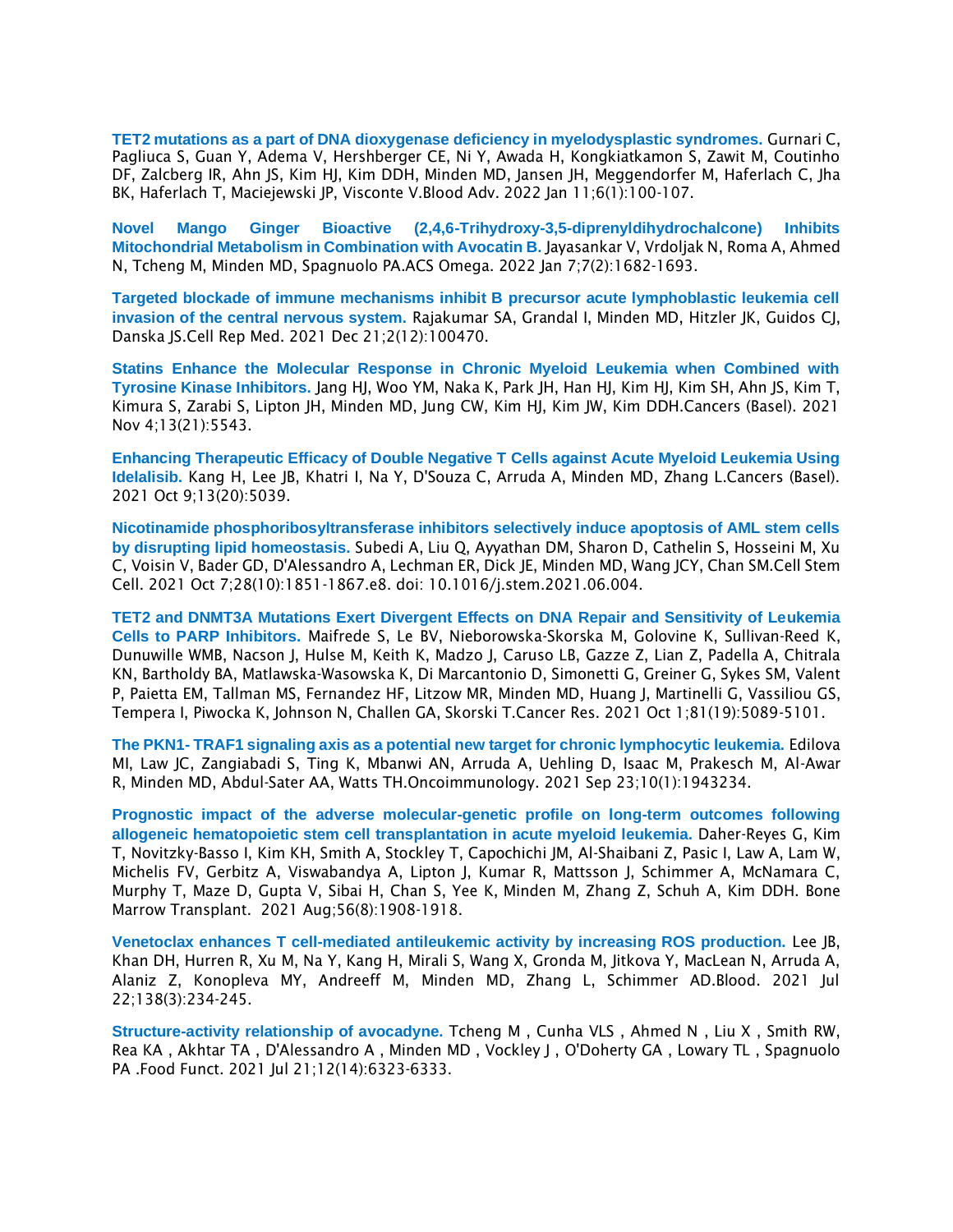**[The genomic and biological complexity of mixed phenotype acute leukemia.](https://pubmed.ncbi.nlm.nih.gov/33161794/)** Andrews C, Tierens A, Minden M.Crit Rev Clin Lab Sci. 2021 May;58(3):153-166.

**[Recurrent deletions in clonal hematopoiesis are driven by microhomology-mediated end joining.](https://pubmed.ncbi.nlm.nih.gov/33911081/)** Feldman T, Bercovich A, Moskovitz Y, Chapal-Ilani N, Mitchell A, Medeiros JJF, Biezuner T, Kaushansky N, Minden MD, Gupta V, Milyavsky M, Livneh Z, Tanay A, Shlush LI.Nat Commun. 2021 Apr 28;12(1):2455.

**[Very long chain fatty acid metabolism is required in acute myeloid leukemia.](https://pubmed.ncbi.nlm.nih.gov/33720355/)** Tcheng M, Roma A, Ahmed N, Smith RW, Jayanth P, Minden MD, Schimmer AD, Hess DA, Hope K, Rea KA, Akhtar T, Bohrnsen E, D'Alessandro A, Mohsen AW, Vockley J, Spagnuolo PA. Blood. 2021 Mar 15:blood.2020008551.

**[Loss of expression of both miR-15/16 loci in CML transition to blast crisis.](https://pubmed.ncbi.nlm.nih.gov/33836616/)** Lovat F, Gasparini P, Nigita G, Larkin K, Byrd JC, Minden MD, Andreeff M, Carter BZ, Croce CM. Proc Natl Acad Sci U S A. 2021 Mar 16;118(11):e2101566118.

2021 Mar 25.

**[A genome-wide CRISPR/Cas9 screen in acute myeloid leukemia cells identifies regulators of TAK-](https://pubmed.ncbi.nlm.nih.gov/33476303/)[243 sensitivity.](https://pubmed.ncbi.nlm.nih.gov/33476303/)** Barghout SH, Aman A, Nouri K, Blatman Z, Arevalo K, Thomas GE, MacLean N, Hurren R, Ketela T, Saini M, Abohawya M, Kiyota T, Al-Awar R, Schimmer AD.JCI Insight. 2021 Mar 8;6(5):e141518.

**[Venetoclax enhances T cell-mediated anti-leukemic activity by increasing ROS production.](https://pubmed.ncbi.nlm.nih.gov/33728465/)** Lee J, Khan DH, Hurren R, Xu M, Na Y, Kang H, Mirali S, Wang X, Gronda MV, Jitkova Y, MacLean N, Arruda A, Alaniz Z, Konopleva MY, Andreeff M, Minden MD, Zhang L, Schimmer AD. Blood. 2021 Mar 16:blood.2020009081.

**[Biological and therapeutic implications of a unique subtype of NPM1 mutated AML.](https://pubmed.ncbi.nlm.nih.gov/33594052/)** Mer AS, Heath EM, Madani Tonekaboni SA, Dogan-Artun N, Nair SK, Murison A, Garcia-Prat L, Shlush L, Hurren R, Voisin V, Bader GD, Nislow C, Rantalainen M, Lehmann S, Gower M, Guidos CJ, Lupien M, Dick JE, Minden MD, Schimmer AD, Haibe-Kains B. Nat Commun. 2021 Feb 16;12(1):1054.

**[Novel L-nucleoside analogue, 5-fluorotroxacitabine, displays potent efficacy against acute myeloid](https://pubmed.ncbi.nlm.nih.gov/31857370/)  [leukemia.](https://pubmed.ncbi.nlm.nih.gov/31857370/)** Bankar A, Siriwardena TP, Rizoska B, Rydergård C, Kylefjord H, Rraklli V, Eneroth A, Pinho P, Norin S, Bylund J, Moses S, Bethell R, Kavanagh S, Maclean N, Gronda M, Wang X, Hurren R, Minden MD, Targett-Adams P, Schimmer AD, Albertella M. Haematologica. 2021 Feb 1;106(2):574-579.

**[Measurable residual disease monitoring provides insufficient lead-time to prevent morphologic](https://pubmed.ncbi.nlm.nih.gov/31896684/)  [relapse in the majority of patients with core-binding factor acute myeloid leukemia.](https://pubmed.ncbi.nlm.nih.gov/31896684/)** Puckrin R, Atenafu EG, Claudio JO, Chan S, Gupta V, Maze D, McNamara C, Murphy T, Shuh AC, Yee K, Sibai H, Minden MD, Wei C, Stockley T, Kamel-Reid S, Schimmer AD. Haematologica. 2021 Jan 1;106(1):56- 63.

**[Systemic mastocytosis with acute myeloid leukemia occurs from mutually exclusive clones](https://pubmed.ncbi.nlm.nih.gov/33106623/)  [expressing KITD816V](https://pubmed.ncbi.nlm.nih.gov/33106623/) and FLT3-ITD.** Capo-Chichi JM, Kagotho E, Nayyar R, Zhao D, Minden M, Chang H. Leukemia. 2021 Jan;35(1):282-285.

**SIRPα[Fc treatment targets human acute myeloid leukemia stem cells.](https://pubmed.ncbi.nlm.nih.gov/32054659/)** Galkin O, McLeod J, Kennedy JA, Jin L, Mbong N, Wong M, Uger RA, Minden MD, Danska JS, Wang JCY. Haematologica. 2021 Jan 1;106(1):279-283.

**[Sphingosine-1-phosphate receptor 3 potentiates inflammatory programs in normal and leukemia](https://pubmed.ncbi.nlm.nih.gov/33458693/)  [stem cells to promote differentiation.](https://pubmed.ncbi.nlm.nih.gov/33458693/)** Xie SZ, Kaufmann KB, Wang W, Chan-Seng-Yue M, Gan OI, Laurenti E, Garcia-Prat L, Takayanagi SI, Ng SWK, Xu C, Zeng AGX, Jin L, McLeod J, Wagenblast E, Mitchell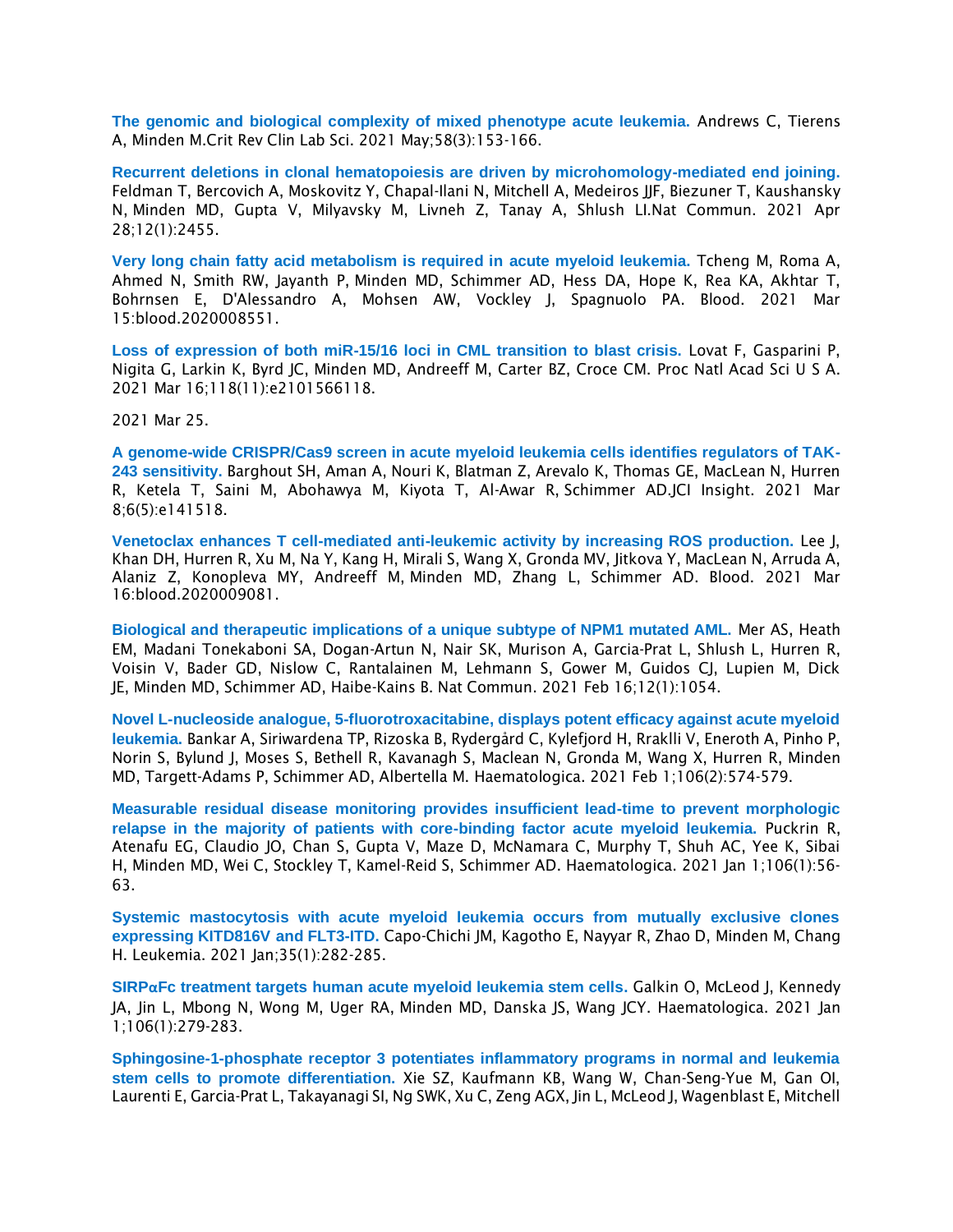A, Kennedy JA, Liu Q, Boutzen H, Kleinau M, Jargstorf J, Holmes G, Zhang Y, Voisin V, Bader GD, Wang JCY, Hannun YA, Luberto C, Schroeder T, Minden MD, Dick JE. Blood Cancer Discov. 2021 Jan 1;2(1):32- 53.

**[Dasatinib response in acute myeloid leukemia is correlated with FLT3/ITD, PTPN11 mutations and](https://pubmed.ncbi.nlm.nih.gov/33256378/)  [a unique gene expression signature.](https://pubmed.ncbi.nlm.nih.gov/33256378/)** Tavor S, Shalit T, Chapal Ilani N, Moskovitz Y, Livnat N, Groner Y, Barr H, Minden MD, Plotnikov A, Deininger MW, Kaushansky N, Shlush LI. Haematologica. 2020 Dec 1;105(12):2795-2804.

**[CRISPR screen identifies genes that sensitize AML cells to double negative T cell therapy.](https://pubmed.ncbi.nlm.nih.gov/33270841/)** Soares F, Chen B, Lee JB, Ahmed M, Ly D, Tin E, Kang H, Zeng Y, Akhtar N, Minden MD, He H, Zhang L. Blood. 2020 Dec 3:blood.2019004108.

**[Mutational and functional genetics mapping of chemotherapy resistance mechanisms in relapsed](https://pubmed.ncbi.nlm.nih.gov/33796864/)  [acute lymphoblastic leukemia.](https://pubmed.ncbi.nlm.nih.gov/33796864/)** Oshima K, Zhao J, Pérez-Durán P, Brown JA, Patiño-Galindo JA, Chu T, Quinn A, Gunning T, Belver L, Ambesi-Impiombato A, Tosello V, Wang Z, Sulis ML, Kato M, Koh K, Paganin M, Basso G, Balbin M, Nicolas C, Gastier-Foster JM, Devidas M, Loh ML, Paietta E, Tallman MS, Rowe JM, Litzow M, Minden MD, Meijerink J, Rabadan R, Ferrando A. Nat Cancer. 2020 Nov;1(11):1113- 1127.

**[Combination of FLT3-ITD Allelic Ratio, NPM1 Mutation, and Immunophenotypic Markers to Modulate](https://pubmed.ncbi.nlm.nih.gov/32712325/)  [Outcome Prediction in Patients with Normal Karyotype Acute Myelogenous Leukemia Undergoing](https://pubmed.ncbi.nlm.nih.gov/32712325/)  [Hematopoietic Stem Cell Transplantation.](https://pubmed.ncbi.nlm.nih.gov/32712325/)** Jiang G, Capo-Chichi JM, Liu A, Atenafu EG, Kumar R, Minden MD, Chang H. Biol Blood Marrow Transplant. 2020 Nov;26(11):1995-2000.

**[Entospletinib in Combination with Induction Chemotherapy in Previously Untreated Acute Myeloid](https://pubmed.ncbi.nlm.nih.gov/32820015/)  [Leukemia: Response and Predictive Significance of](https://pubmed.ncbi.nlm.nih.gov/32820015/) HOXA9 and MEIS1 Expression.** Walker AR, Byrd JC, Blachly JS, Bhatnagar B, Mims AS, Orwick S, Lin TL, Crosswell HE, Zhang D, Minden MD, Munugalavadla V, Long L, Liu J, Pan Y, Oellerich T, Serve H, Rao AV, Blum WG. Clin Cancer Res. 2020 Nov 15;26(22):5852-5859.

**CD200 expression marks leukemia stem cells in human AML.** Ho JM, Dobson SM, Voisin V, McLeod J, Kennedy JA, Mitchell A, Jin L, Eppert K, Bader G, Minden MD, Dick JE, Wang JCY. Blood Adv. 2020 Nov 10;4(21):5402-5413.

**CC-90009, a novel cereblon E3 ligase modulator targets acute myeloid leukemia blasts and leukemia stem cells**. Surka C, Jin L, Mbong N, Lu CC, Jang IS, Rychak E, Mendy D, Clayton T, Tindall EA, Hsu C, Fontanillo C, Tran E, Contreras A, Ng SW, Matyskiela ME, Wang K, Chamberlain PP, Cathers B, Carmichael J, Hansen JD, Wang JCY, Minden MD, Fan J, Pierce DW, Pourdehnad M, Rolfe M, Lopez-Girona A, Dick JE, Lu G. Blood. 2020 Nov 16:blood.2020008676

**B cell acute lymphoblastic leukemia cells mediate RANK-RANKL-dependent bone destruction.**  Rajakumar SA, Papp E, Lee KK, Grandal I, Merico D, Liu CC, Allo B, Zhang L, Grynpas MD, Minden MD, Hitzler JK, Guidos CJ, Danska JS. Sci Transl Med. 2020 Sep 16;12(561):eaba5942.

**Cyclic AMP-hydrolyzing phosphodiesterase inhibitors potentiate statin-induced cancer cell death.**  Longo J, Pandyra AA, Stachura P, Minden MD, Schimmer AD, Penn LZ. Mol Oncol. 2020 Aug 4;14(10):2533-45.

**Disrupting Mitochondrial Copper Distribution Inhibits Leukemic Stem Cell Self-Renewal**. Singh RP, Jeyaraju DV, Voisin V, Hurren R, Xu C, Hawley JR, Barghout SH, Khan DH, Gronda M, Wang X, Jitkova Y, Sharon D, Liyanagae S, MacLean N, Seneviratene AK, Mirali S, Borenstein A, Thomas GE, Soriano J, Orouji E, Minden MD, Arruda A, Chan SM, Bader GD, Lupien M, Schimmer AD. Cell Stem Cell. 2020 Jun 4;26(6):926-937.e10.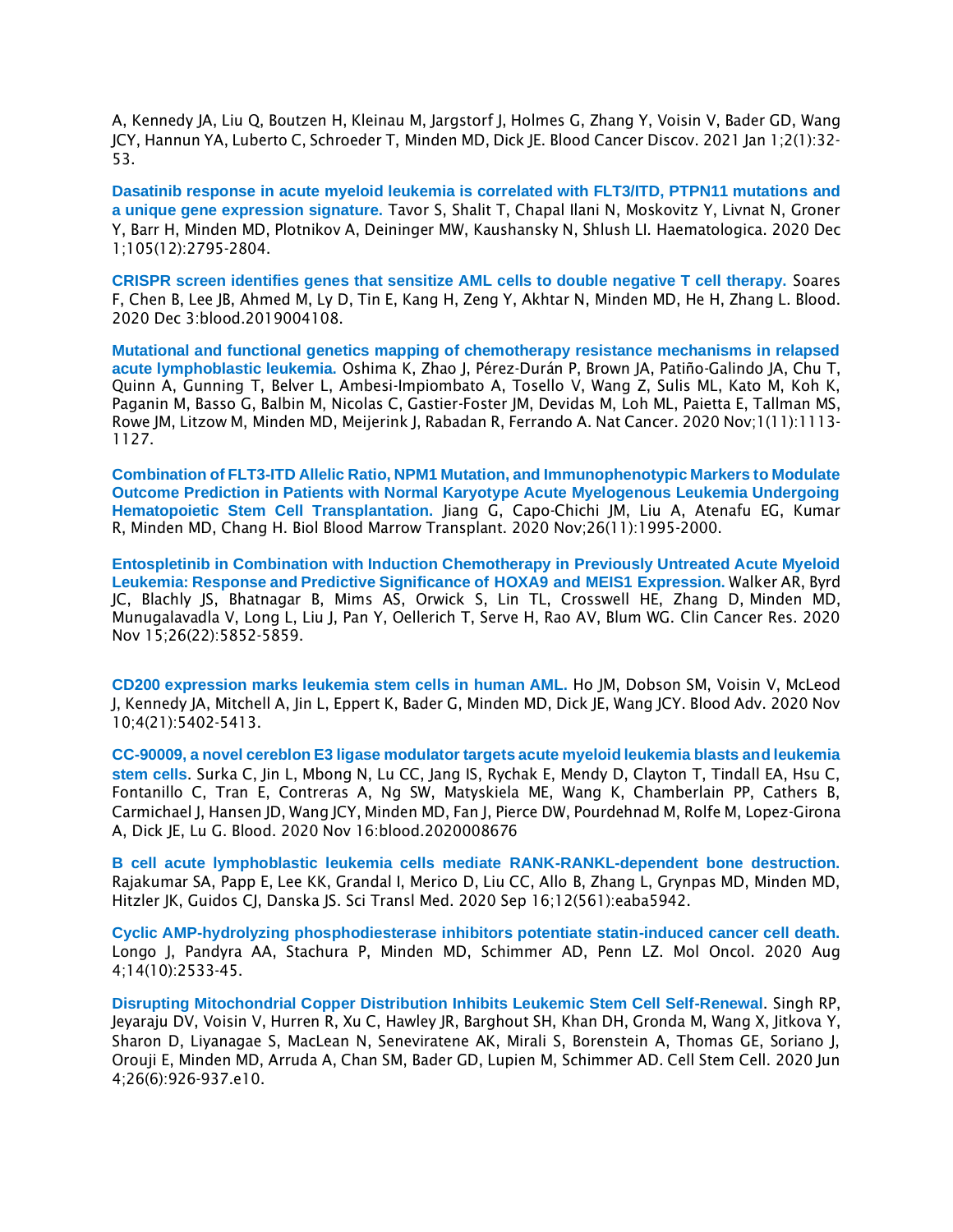**Combined loss of function of two different loci of miR-15/16 drives the pathogenesis of acute myeloid leukemia.** Lovat F, Nigita G, Distefano R, Nakamura T, Gasparini P, Tomasello L, Fadda P, Ibrahimova N, Catricalà S, Palamarchuk A, Caligiuri MA, Gallì A, Malcovati L, Minden MD, Croce CM. Proc Natl Acad Sci U S A. 2020 Jun 2;117(22):12332-12340.

**Mitochondrial carrier homolog 2 is necessary for AML survival.** Khan DH, Mullokandov M, Wu Y, Voisin V, Gronda M, Hurren R, Wang X, MacLean N, Jeyaraju DV, Jitkova Y, Xu GW, Laister R, Seneviratne A, Blatman ZM, Ketela T, Bader GD, Marhon SA, De Carvalho DD, Minden MD, Gross A, Schimmer AD. Blood. 2020 Jul 2;136(1):81-92.

**Immune landscapes predict chemotherapy resistance and immunotherapy response in acute myeloid leukemia.** Vadakekolathu J, Minden MD, Hood T, Church SE, Reeder S, Altmann H, Sullivan AH, Viboch EJ, Patel T, Ibrahimova N, Warren SE, Arruda A, Liang Y, Smith TH, Foulds GA, Bailey MD, Gowen-MacDonald J, Muth J, Schmitz M, Cesano A, Pockley AG, Valk PJM, Löwenberg B, Bornhäuser M, Tasian SK, Rettig MP, Davidson-Moncada JK, DiPersio JF, Rutella S. Sci Transl Med. 2020 Jun 3;12(546):eaaz0463.

**[NPM1c impedes CTCF functions through cytoplasmic mislocalization in acute myeloid leukemia.](https://pubmed.ncbi.nlm.nih.gov/31831844/)** Wang AJ, Han Y, Jia N, Chen P, Minden MD. Leukemia. 2020 May;34(5):1278-1290. doi: 10.1038/s41375-019-0681-8.

**Dasatinib response in acute myeloid leukemia is correlated with FLT3/ITD, PTPN11 mutations and a unique gene expression signature**. Tavor S, Shalit T, Chapal Ilani N, Moskovitz Y, Livnat N, Groner Y, Barr H, Minden MD, Plotnikov A, Deininger MW, Kaushansky N, Shlush LI. Haematologica. 2020 May 7:haematol.2019.240705.

**The mitochondrial peptidase, neurolysin, regulates respiratory chain supercomplex formation and is necessary for AML viability.** Mirali S, Botham A, Voisin V, Xu C, St-Germain J, Sharon D, Hoff FW, Qiu Y, Hurren R, Gronda M, Jitkova Y, Nachmias B, MacLean N, Wang X, Arruda A, Minden MD, Horton TM, Kornblau SM, Chan SM, Bader GD, Raught B, Schimmer AD. Sci Transl Med. 2020 Apr 8;12(538):eaaz8264.

**Relapse-Fated Latent Diagnosis Subclones in Acute B Lineage Leukemia Are Drug Tolerant and Possess Distinct Metabolic Programs.** Dobson SM, García-Prat L, Vanner RJ, Wintersinger J, Waanders E, Gu Z, McLeod J, Gan OI, Grandal I, Payne-Turner D, Edmonson MN, Ma X, Fan Y, Voisin V, Chan-Seng-Yue M, Xie SZ, Hosseini M, Abelson S, Gupta P, Rusch M, Shao Y, Olsen SR, Neale G, Chan SM, Bader G, Easton J, Guidos CJ, Danska JS, Zhang J, Minden MD, Morris Q, Mullighan CG, Dick JE. Cancer Discov. 2020 Apr;10(4):568-587.

**Opposing effects of NPM1wt and NPM1c mutants on AKT signaling in AML.** Ren Z, Shrestha M, Sakamoto T, Melkman T, Meng L, Cairns RA, Zacksenhaus E, Mak TW, Stambolic V, Minden MD, Wang JA. Leukemia. 2020 Apr;34(4):1172-1176.

**SIRPαFc treatment targets human acute myeloid leukemia stem cells**. Galkin O, McLeod J, Kennedy JA, Jin L, Mbong N, Wong M, Uger RA, Minden MD, Danska JS, Wang JCY. Haematologica. 2020 Feb 13:haematol.2019.245167.

**Cryptic genomic lesions in adverse-risk acute myeloid leukemia identified by integrated whole genome and transcriptome sequencing.** Kim JC, Zuzarte PC, Murphy T, Chan-Seng-Yue M, Brown AMK, Krzyzanowski PM, Smith AC, Notta F, Minden MD, McPherson JD. Leukemia. 2020 Jan;34(1):306-311.

**Anti-leukemia effect of vitamin K3 is mediated through mitochondrial complexes I and II.** Ibrahim M, Mendis N, Roma A, Jayanth P, Minden MD, Spagnuolo PA. Leuk Lymphoma. 2019 Dec;60(12):3071- 3074.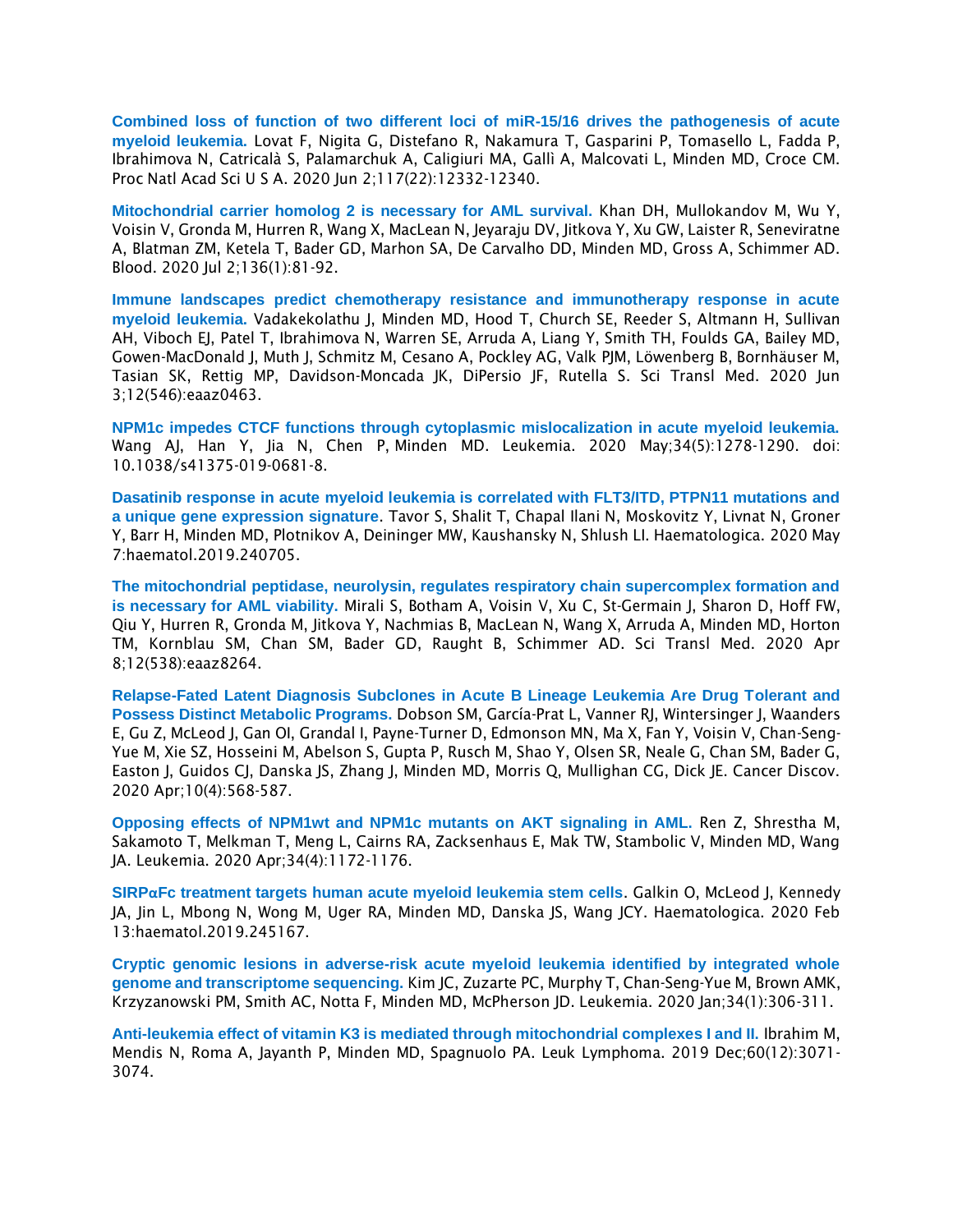**The novel L-nucleoside analogue, 5-Fluorotroxacitabine, displays potent efficacy against acute myeloid leukemia.** Bankar A, Siriwardena TP, Rizoska B, Rydergård C, Kylefjord H, Rraklli V, Eneroth A, Pinho P, Norin S, Bylund J, Moses S, Bethell R, Kavanagh S, Maclean N, Gronda M, Wang X, Hurren R, Minden MD, Targett-Adams P, Schimmer AD, Albertella M. Haematologica. 2019 Dec 19:haematol.2019.226795.

**Diminished AHR Signaling Drives Human Acute Myeloid Leukemia Stem Cell Maintenance.** Ly M, Rentas S, Vujovic A, Wong N, Moreira S, Xu J, Holzapfel N, Bhatia S, Tran D, Minden MD, Draper JS, Hope KJ. Cancer Res. 2019 Nov 15;79(22):5799-5811.

**Impact of preleukemic mutations and their persistence on hematologic recovery after induction chemotherapy for AML**. Murphy T, Zou J, Daher-Reyes GS, Arruda A, Gupta V, McNamara CJ, Minden MD, Schimmer AD, Sibai H, Yee KWL, Korulla M, Stockley T, Kamel-Reid S, Maze D, Tierens A, Bratman SV, Schuh AC, Chan SM. 2019 Blood Adv. 3(15):2307-2311.

**Sphingolipid Modulation Activates Proteostasis Programs to Govern Human Hematopoietic Stem Cell Self-Renewal**. Xie SZ, Garcia-Prat L, Voisin V, Ferrari R, Gan OI, Wagenblast E, Kaufmann KB, Zeng AGX, Takayanagi SI, Patel I, Lee EK, Jargstorf J, Holmes G, Romm G, Pan K, Shoong M, Vedi A, Luberto C, Minden MD, Bader GD, Laurenti E, Dick JE. Cell Stem Cell. 2019 Nov 7;25(5):639-653.e7.

**Therapeutic Targeting of RNA Splicing Catalysis through Inhibition of Protein Arginine Methylation.** Fong JY, Pignata L, Goy PA, Kawabata KC, Lee SC, Koh CM, Musiani D, Massignani E, Kotini AG, Penson A, Wun CM, Shen Y, Schwarz M, Low DH, Rialdi A, Ki M, Wollmann H, Mzoughi S, Gay F, Thompson C, Hart T, Barbash O, Luciani GM, Szewczyk MM, Wouters BJ, Delwel R, Papapetrou EP, Barsyte-Lovejoy D, Arrowsmith CH, Minden MD, Jin J, Melnick A, Bonaldi T, Abdel-Wahab O, Guccione E. Cancer Cell. 2019 Aug 12;36(2):194-209.e9.

**Impact of High-Molecular-Risk Mutations on Transplantation Outcomes in Patients with Myelofibrosis.** Tamari R, Rapaport F, Zhang N, McNamara C, Kuykendall A, Sallman DA, Komrokji R, Arruda A, Najfeld V, Sandy L, Medina J, Litvin R, Famulare CA, Patel MA, Maloy M, Castro-Malaspina H, Giralt SA, Weinberg RS, Mascarenhas JO, Mesa R, Rondelli D, Dueck AC, Levine RL, Gupta V, Hoffman R, Rampal RK. Biol Blood Marrow Transplant. 2019 Jun;25(6):1142-1151.

**Mutant H3 histones drive human pre-leukemic hematopoietic stem cell expansion and promote leukemic aggressiveness.** Boileau M, Shirinian M, Gayden T, Harutyunyan AS, Chen CCL, Mikael LG, Duncan HM, Neumann AL, Arreba-Tutusaus P, De Jay N, Zeinieh M, Rossokhata K, Zhang Y, Nikbakht H, Mouawad C, Massoud R, Frey F, Nasr R, El Cheikh J, El Sabban M, Kleinman CL, Mahfouz R, Minden MD, Jabado N, Bazarbachi A, Eppert K. Nat Commun. 2019 Jun 28;10(1):2891.

**The Mitochondrial Transacylase, Tafazzin, Regulates AML Stemness by Modulating Intracellular Levels of Phospholipids.** Seneviratne AK, Xu M, Aristizabal Henao JJ, Fajardo VA, Hao Z, Voisin V, Xu GW, Hurren R, Kim S, MacLean N, Wang X, Gronda M, Jeyaraju D, Jitkova Y, Ketela T, Mullokandov M, Sharon D, Thomas G, Chouinard-Watkins R, Hawley JR, Schafer C, Yau HL, Khuchua Z, Aman A, Al-Awar R, Gross A, Claypool SM, Bazinet RP, Lupien M, Chan S, De Carvalho DD, Minden MD, Bader GD, Stark KD, LeBlanc P, Schimmer AD. Cell Stem Cell. 2019 Jun 6;24(6):1007.

**Mitochondrial ClpP-Mediated Proteolysis Induces Selective Cancer Cell Lethality.** Ishizawa J, Zarabi SF, Davis RE, Halgas O, Nii T, Jitkova Y, Zhao R, St-Germain J, Heese LE, Egan G, Ruvolo VR, Barghout SH, Nishida Y, Hurren R, Ma W, Gronda M, Link T, Wong K, Mabanglo M, Kojima K, Borthakur G, MacLean N, Ma MCJ, Leber AB, Minden MD, Houry W, Kantarjian H, Stogniew M, Raught B, Pai EF, Schimmer AD, Andreeff M. Cancer Cell. 2019 May 13;35(5):721-737.e9

**A stemness screen reveals C3orf54/INKA1 as a promoter of human leukemia stem cell latency.**  Kaufmann KB, Garcia-Prat L, Liu Q, Ng SWK, Takayanagi SI, Mitchell A, Wienholds E, van Galen P,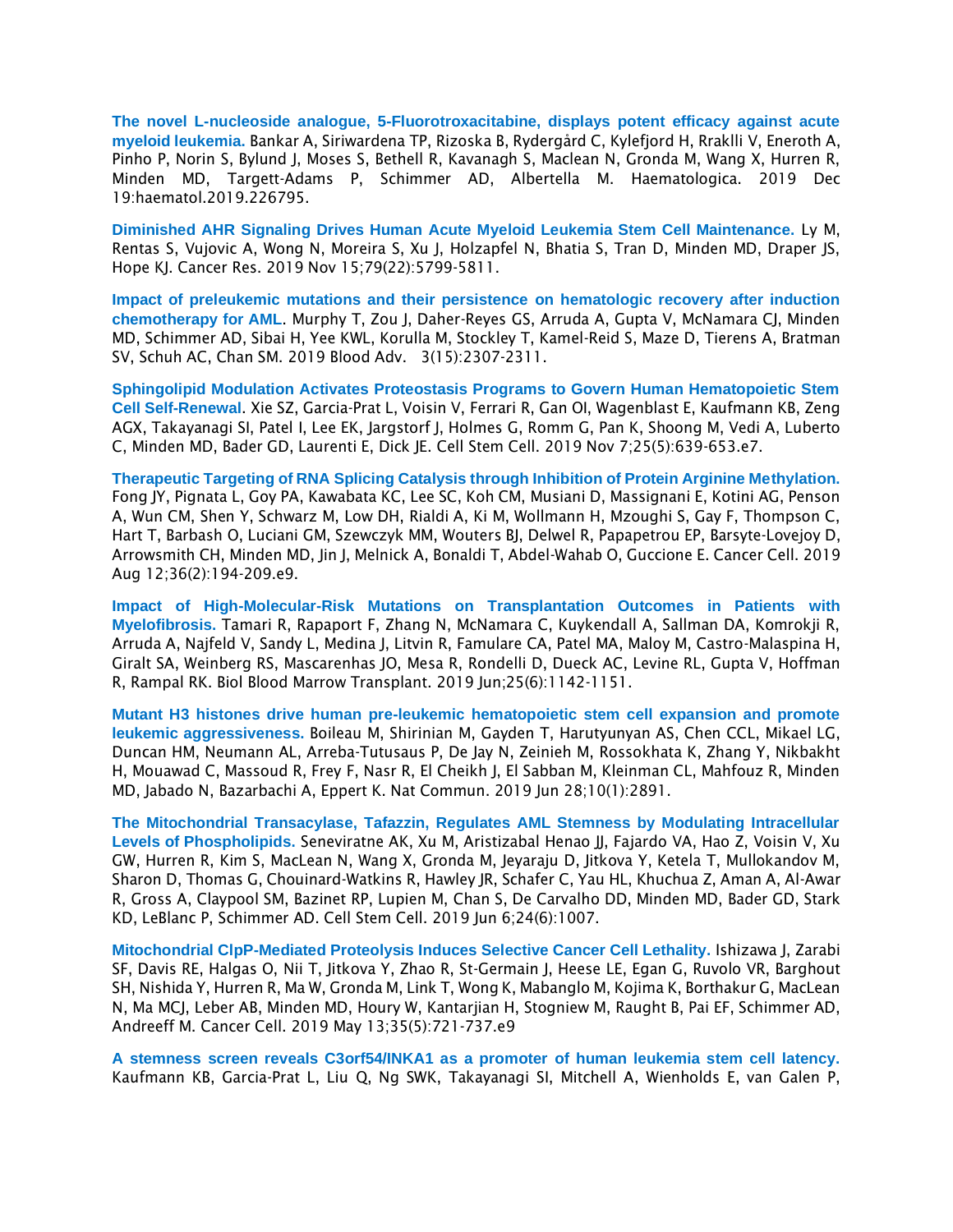Cumbaa CA, Tsay MJ, Pastrello C, Wagenblast E, Krivdova G, Minden MD, Lechman ER, Zandi S, Jurisica I, Wang JCY, Xie SZ, Dick JE. Blood. 2019 May 16;133(20):2198-2211

**The Mitochondrial Transacylase, Tafazzin, Regulates for AML Stemness by Modulating Intracellular Levels of Phospholipids.** Seneviratne AK, Xu M, Henao JJA, Fajardo VA, Hao Z, Voisin V, Xu GW, Hurren R, Kim S, MacLean N, Wang X, Gronda M, Jeyaraju D, Jitkova Y, Ketela T, Mullokandov M, Sharon D, Thomas G, Chouinard-Watkins R, Hawley JR, Schafer C, Yau HL, Khuchua Z, Aman A, Al-Awar R, Gross A, Claypool SM, Bazinet RP, Lupien M, Chan S, De Carvalho DD, Minden MD, Bader GD, Stark KD, LeBlanc P, Schimmer AD. Cell Stem Cell. 2019 Apr 4;24(4):621-636.e16.

**PAX5-driven subtypes of B-progenitor acute lymphoblastic leukemia.** Gu Z, Churchman ML, Roberts KG, Moore I, Zhou X, Nakitandwe J, Hagiwara K, Pelletier S, Gingras S, Berns H, Payne-Turner D, Hill A, Iacobucci I, Shi L, Pounds S, Cheng C, Pei D, Qu C, Newman S, Devidas M, Dai Y, Reshmi SC, Gastier-Foster J, Raetz EA, Borowitz MJ, Wood BL, Carroll WL, Zweidler-McKay PA, Rabin KR, Mattano LA, Maloney KW, Rambaldi A, Spinelli O, Radich JP, Minden MD, Rowe JM, Luger S, Litzow MR, Tallman MS, Racevskis J, Zhang Y, Bhatia R, Kohlschmidt J, Mrózek K, Bloomfield CD, Stock W, Kornblau S, Kantarjian HM, Konopleva M, Evans WE, Jeha S, Pui CH, Yang J, Paietta E, Downing JR, Relling MV, Zhang J, Loh ML, Hunger SP, Mullighan CG. Nat Genet. 2019 Feb;51(2):296-307

**Preclinical evaluation of the selective small-molecule UBA1 inhibitor, TAK-243, in acute myeloid leukemia.** Barghout SH, Patel PS, Wang X, Xu GW, Kavanagh S, Halgas O, Zarabi SF, Gronda M, Hurren R, Jeyaraju DV, MacLean N, Brennan S, Hyer ML, Berger A, Traore T, Milhollen M, Smith AC, Minden MD, Pai EF, Hakem R, Schimmer AD. Leukemia. 2019 Jan;33(1):37-51.

**Characterization of inv(3) cell line OCI-AML-20 with stroma-dependent CD34 expression.** Luciani GM, Xie L, Dilworth D, Tierens A, Moskovitz Y, Murison A, Szewczyk MM, Mitchell A, Lupien M, Shlush L, Dick JE, Arrowsmith CH, Barsyte-Lovejoy D, Minden MD. Exp Hematol. 2019 Jan;69:27-36.

**Hyper-Editing of Cell-Cycle Regulatory and Tumor Suppressor RNA Promotes Malignant Progenitor Propagation.** Jiang Q, Isquith J, Zipeto MA, Diep RH, Pham J, Delos Santos N, Reynoso E, Chau J, Leu H, Lazzari E, Melese E, Ma W, Fang R, Minden M, Morris S, Ren B, Pineda G, Holm F, Jamieson C. Cancer Cell. 2019 Jan 14;35(1):81-94.e7

**DNA hypermethylation within TERT promoter upregulates TERT expression in cancer.** Lee DD, Leão R, Komosa M, Gallo M, Zhang CH, Lipman T, Remke M, Heidari A, Nunes NM, Apolónio JD, Price AJ, De Mello RA, Dias JS, Huntsman D, Hermanns T, Wild PJ, Vanner R, Zadeh G, Karamchandani J, Das S, Taylor MD, Hawkins CE, Wasserman JD, Figueiredo A, Hamilton RJ, Minden MD, Wani K, Diplas B, Yan H, Aldape K, Akbari MR, Danesh A, Pugh TJ, Dirks PB, Castelo-Branco P, Tabori U. J Clin Invest. 2019 Jan 2;129(1):223-229.

**[Sensitive tumour detection and classification using plasma cell-free DNA methylomes.](https://pubmed.ncbi.nlm.nih.gov/30429608/)** Shen SY, Singhania R, Fehringer G, Chakravarthy A, Roehrl MHA, Chadwick D, Zuzarte PC, Borgida A, Wang TT, Li T, Kis O, Zhao Z, Spreafico A, Medina TDS, Wang Y, Roulois D, Ettayebi I, Chen Z, Chow S, Murphy T, Arruda A, O'Kane GM, Liu J, Mansour M, McPherson JD, O'Brien C, Leighl N, Bedard PL, Fleshner N, Liu G, Minden MD, Gallinger S, Goldenberg A, Pugh TJ, Hoffman MM, Bratman SV, Hung RJ, De Carvalho DD. Nature. 2018 Nov;563(7732):579-583.

**CD16+NK-92 and anti-CD123 monoclonal antibody prolongs survival in primary human acute myeloid leukemia xenografted mice.** Williams BA, Wang XH, Leyton JV, Maghera S, Deif B, Reilly RM, Minden MD, Keating A. Haematologica. 2018 Oct;103(10):1720-1729.

**[AML refractory to primary induction with Ida-FLAG has a poor clinical outcome.](https://pubmed.ncbi.nlm.nih.gov/29518628/)** Kavanagh S, Heath E, Hurren R, Gronda M, Barghout SH, Liyanage SU, Siriwardena TP, Claudio J, Zhang T, Sukhai M, Stockley TL, Kamel-Reid S, Rostom A, Lutynski A, Khalaf D, Rydlewski A, Chan SM, Gupta V, Maze D, Sibai H, Schuh AC, Yee K, Minden MD, Schimmer AD. Leuk Res. 2018 May;68:22-28.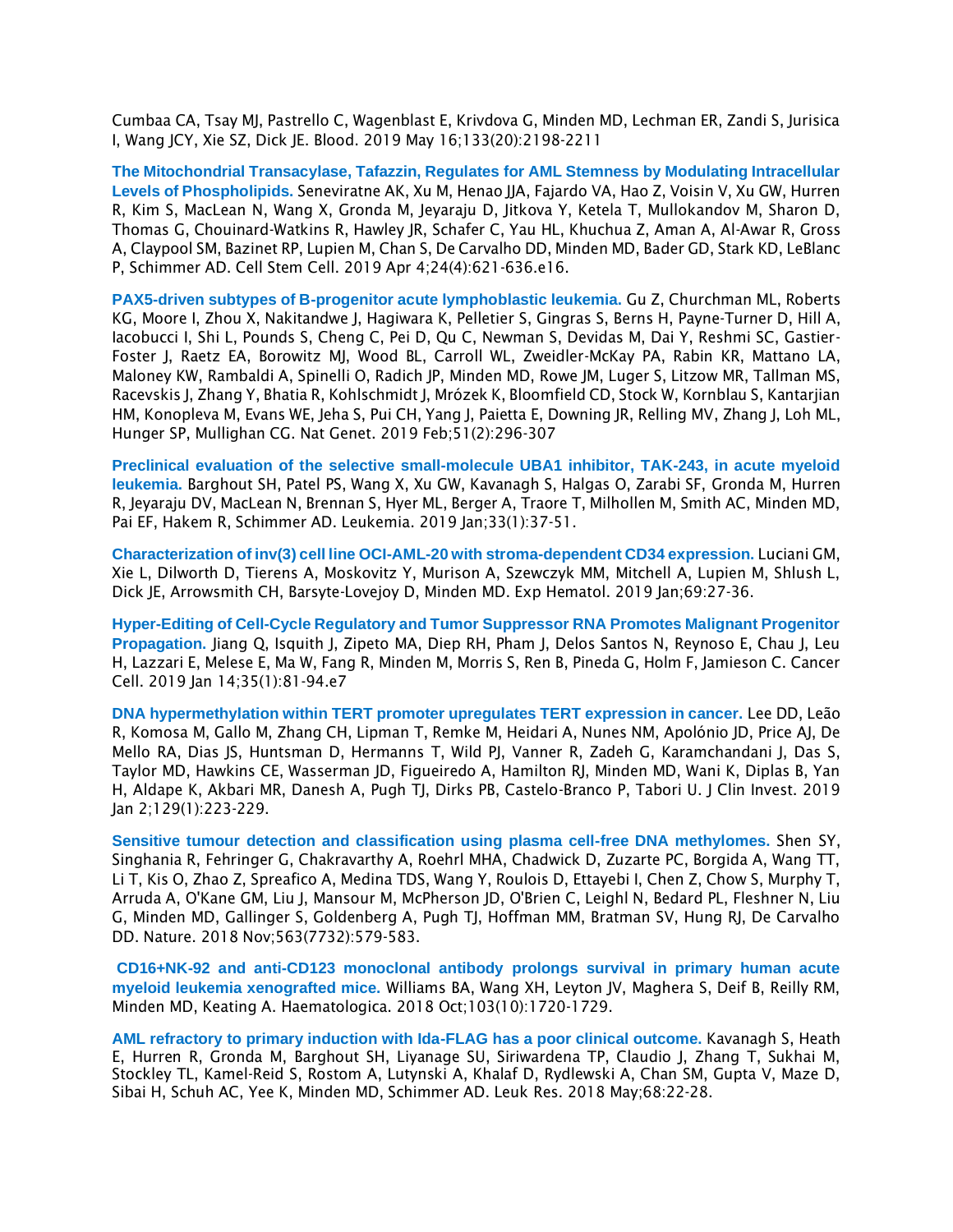**Clinical Utility of Next-generation Sequencing in the Management of Myeloproliferative Neoplasms: A Single-Center Experience.** Alduaij W, McNamara CJ, Schuh A, Arruda A, Sukhai M, Kanwar N, Thomas M, Spiegel J, Kennedy JA, Stockley T, Tsui H, Devlin R, Sibai H, Maze D, Schimmer A, Yee K, Chan S, Kamel-Reid S, Gupta V. Hemasphere. 2018 May 4;2(3):e44.

**Prediction of acute myeloid leukaemia risk in healthy individuals.** Abelson S, Collord G, Ng SWK, Weissbrod O, Mendelson Cohen N, Niemeyer E, Barda N, Zuzarte PC, Heisler L, Sundaravadanam Y, Luben R, Hayat S, Wang TT, Zhao Z, Cirlan I, Pugh TJ, Soave D, Ng K, Latimer C, Hardy C, Raine K, Jones D, Hoult D, Britten A, McPherson JD, Johansson M, Mbabaali F, Eagles J, Miller JK, Pasternack D, Timms L, Krzyzanowski P, Awadalla P, Costa R, Segal E, Bratman SV, Beer P, Behjati S, Martincorena I, Wang JCY, Bowles KM, Quirós JR, Karakatsani A, La Vecchia C, Trichopoulou A, Salamanca-Fernández E, Huerta JM, Barricarte A, Travis RC, Tumino R, Masala G, Boeing H, Panico S, Kaaks R, Krämer A, Sieri S, Riboli E, Vineis P, Foll M, McKay J, Polidoro S, Sala N, Khaw KT, Vermeulen R, Campbell PJ, Papaemmanuil E, Minden MD, Tanay A, Balicer RD, Wareham NJ, Gerstung M, Dick JE, Brennan P, Vassiliou GS, Shlush LI. Nature. 2018 Jul;559(7714):400-404.

**Leukemic stem cell signatures identify novel therapeutics targeting acute myeloid leukemia**. Laverdière I, Boileau M, Neumann AL, Frison H, Mitchell A, Ng SWK, Wang JCY, Minden MD, Eppert K. Blood Cancer J. 2018 Jun 6;8(6):52.

**Distinct patterns of clonal evolution in patients with concurrent myelo- and lymphoproliferative neoplasms.** Kennedy JA, Medeiros JJF, Dobson SM, Arruda A, Sukhai MA, Stockley T, Tierens A, Minden MD, Kamel-Reid S, Dick JE, Gupta V. Blood. 2018 132:2201-2205.

**Targeting chemotherapy-resistant leukemia by combining DNT cellular therapy with conventional chemotherapy.** Chen B, Lee JB, Kang H, Minden MD, Zhang L. J Exp Clin Cancer Res. 2018 Apr 24;37(1):88

**A novel chimeric antigen receptor containing a JAK-STAT signaling domain mediates superior antitumor effects.** Kagoya Y, Tanaka S, Guo T, Anczurowski M, Wang CH, Saso K, Butler MO, Minden MD, Hirano N. Nat Med. 2018 Mar;24(3):352-359.

**The mutational landscape of accelerated- and blast-phase myeloproliferative neoplasms impacts patient outcomes.** McNamara CJ, Panzarella T, Kennedy JA, Arruda A, Claudio JO, Daher-Reyes G, Ho J, Siddiq N, Devlin R, Tsui H, Su J, Stockley T, Sukhai M, Kanwar N, Chan S, Maze D, Schimmer A, Schuh A, Sibai H, Viswabandya A, Yee K, Minden MD, Kamel-Reid S, Gupta V. Blood Advances 2018 2:2658- 2671.

**SubID, a non-median dichotomization tool for heterogeneous populations, reveals the pan-cancer significance of INPP4B and its regulation by EVI1 in AML.** Dzneladze I, Woolley JF, Rossell C, Han Y, Rashid A, Jain M, Reimand J, Minden MD, Salmena L. PLoS One. 2018 Feb 7;13(2):e0191510.

**Allogeneic Human Double Negative T Cells as a Novel Immunotherapy for Acute Myeloid Leukemia and Its Underlying Mechanisms.** Lee J, Minden MD, Chen WC, Streck E, Chen B, Kang H, Arruda A, Ly D, Der SD, Kang S, Achita P, D'Souza C, Li Y, Childs RW, Dick JE, Zhang L. Clin Cancer Res. 2018 Jan 15;24(2):370-382.

**Octadecyloxyethyl Adefovir Exhibits Potent in vitro and in vivo Cytotoxic Activity and Has Synergistic Effects with Ara-C in Acute Myeloid Leukemia.** Khoury H, He R, Schimmer A, Beadle JR, Hostetler KY, Minden MD. Chemotherapy. 2018;63(4):225-237.

**[Alu-dependent RNA editing of GLI1 promotes malignant regeneration in multiple myeloma.](https://pubmed.ncbi.nlm.nih.gov/29203771/)** Lazzari E, Mondala PK, Santos ND, Miller AC, Pineda G, Jiang Q, Leu H, Ali SA, Ganesan AP, Wu CN, Costello C, Minden M, Chiaramonte R, Stewart AK, Crews LA, Jamieson CHM. Nat Commun. 2017 Dec 4;8(1):1922.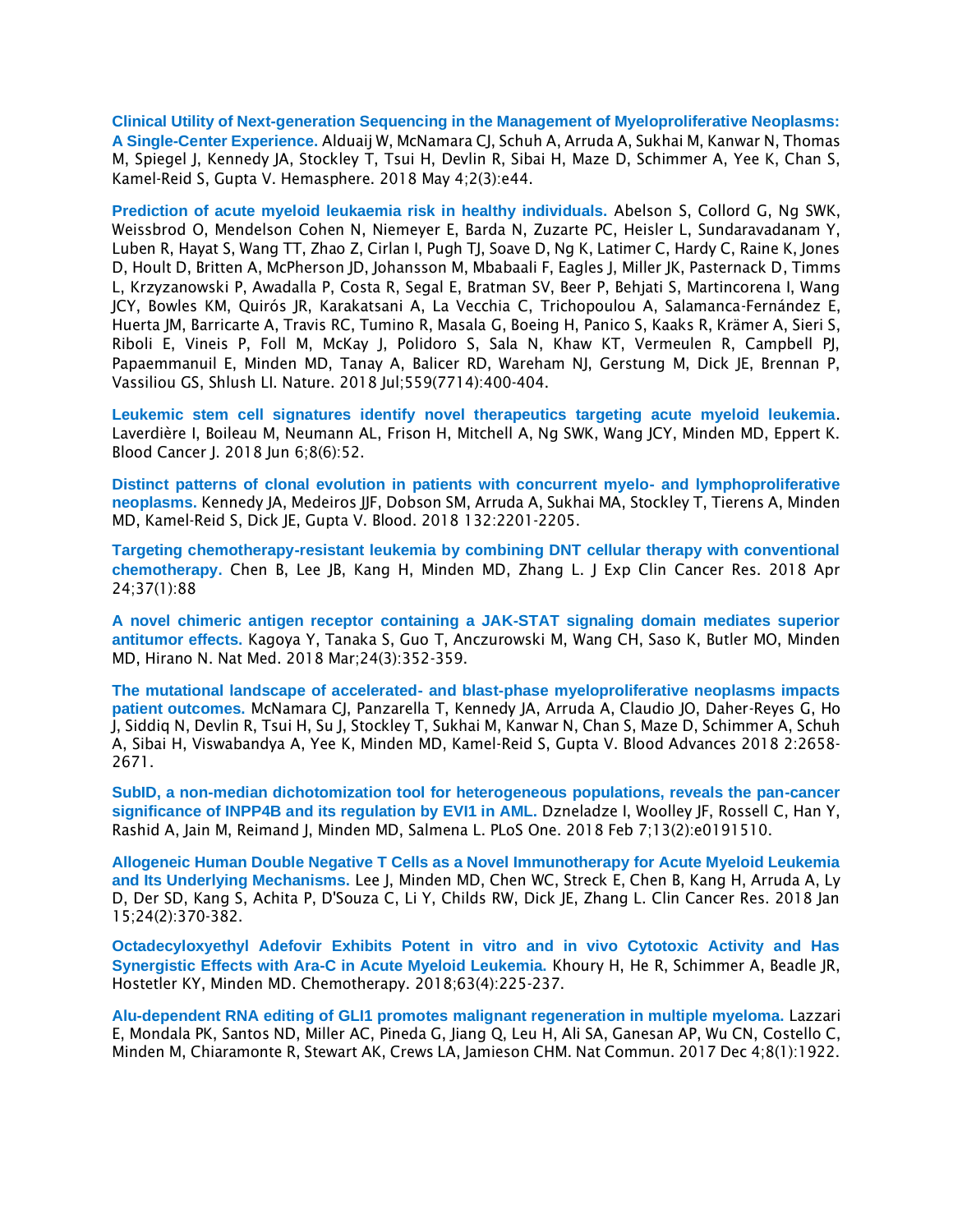**Estrogen Receptor β Is a Novel Target in Acute Myeloid Leukemia**. Rota SG, Roma A, Dude I, Ma C, Stevens R, MacEachern J, Graczyk J, Espiritu SMG, Rao PN, Minden MD, Kreinin E, Hess DA, Doxey AC, Spagnuolo PA. Mol Cancer Ther. 2017 Nov;16(11):2618-2626.

**Evolution of AF6-RAS association and its implications in mixed-lineage leukemia**. Smith MJ, Ottoni E, Ishiyama N, Goudreault M, Haman A, Meyer C, Tucholska M, Gasmi-Seabrook G, Menezes S, Laister RC, Minden MD, Marschalek R, Gingras AC, Hoang T, Ikura M. Nat Commun. 2017 Oct 23;8(1):1099.

**Impact of genomic alterations on outcomes in myelofibrosis patients undergoing JAK1/2 inhibitor therapy.** Spiegel JY, McNamara C, Kennedy JA, Panzarella T, Arruda A, Stockley T, Sukhai M, Thomas M, Bartoszko J, Ho J, Siddiq N, Maze D, Schimmer A, Schuh A, Sibai H, Yee K, Claudio J, Devlin R, Minden MD, Kamel-Reid S, Gupta V. Blood Adv. 2017 Sep 8;1(20):1729-1738.

**Tracing the origins of relapse in acute myeloid leukaemia to stem cells**. Shlush LI, Mitchell A, Heisler L, Abelson S, Ng SWK, Trotman-Grant A, Medeiros JJF, Rao-Bhatia A, Jaciw-Zurakowsky I, Marke R, McLeod JL, Doedens M, Bader G, Voisin V, Xu C, McPherson JD, Hudson TJ, Wang JCY, Minden MD, Dick JE. Nature. 2017 Jul 6;547(7661):104-108.

**Gene expression and mutation-guided synthetic lethality eradicates proliferating and quiescent leukemia cells**. Nieborowska-Skorska M, Sullivan K, Dasgupta Y, Podszywalow-Bartnicka P, Hoser G, Maifrede S, Martinez E, Di Marcantonio D, Bolton-Gillespie E, Cramer-Morales K, Lee J, Li M, Slupianek A, Gritsyuk D, Cerny-Reiterer S, Seferynska I, Stoklosa T, Bullinger L, Zhao H, Gorbunova V, Piwocka K, Valent P, Civin CI, Muschen M, Dick JE, Wang JC, Bhatia S, Bhatia R, Eppert K, Minden MD, Sykes SM, Skorski T. J Clin Invest. 2017 Jun 1;127(6):2392-2406.

**CD123 target validation and preclinical evaluation of ADCC activity of anti-CD123 antibody CSL362 in combination with NKs from AML patients in remission**. Xie LH, Biondo M, Busfield SJ, Arruda A, Yang X, Vairo G, Minden MD. Blood Cancer J. 2017 Jun 2;7(6):e567.

**Leveraging increased cytoplasmic nucleoside kinase activity to target mtDNA and oxidative phosphorylation in AML.** Liyanage SU, Hurren R, Voisin V, Bridon G, Wang X, Xu C, MacLean N, Siriwardena TP, Gronda M, Yehudai D, Sriskanthadevan S, Avizonis D, Shamas-Din A, Minden MD, Bader GD, Laposa R, Schimmer AD. Blood. 2017 May 11;129(19):2657-2666.

**HLA-DP84Gly constitutively presents endogenous peptides generated by the class I antigen processing pathway.** Yamashita Y, Anczurowski M, Nakatsugawa M, Tanaka M, Kagoya Y, Sinha A, Chamoto K, Ochi T, Guo T, Saso K, Butler MO, Minden MD, Kislinger T, Hirano N. Nat Commun. 2017 May 10;8:15244.

**The mitochondria target drug avocatin B synergizes with induction chemotherapeutics to induce leukemia cell death**. Tcheng M, Samudio I, Lee EA, Minden MD, Spagnuolo PA. Leuk Lymphoma. 2017 Apr;58(4):986-988.

**SMYD2 lysine methyltransferase regulates leukemia cell growth and regeneration after genotoxic stress.** Zipin-Roitman A, Aqaqe N, Yassin M, Biechonski S, Amar M, van Delft MF, Gan OI, McDermott SP, Buzina A, Ketela T, Shlush L, Xie S, Voisin V, Moffat J, Minden MD, Dick JE, Milyavsky M. Oncotarget. 2017 Mar 7;8(10):16712-16727.

**Integrated analysis of proteome, phosphotyrosine-proteome, tyrosine-kinome, and tyrosinephosphatome in acute myeloid leukemia**. Tong J, Helmy M, Cavalli FM, Jin L, St-Germain J, Karisch R, Taylor P, Minden MD, Taylor MD, Neel BG, Bader GD, Moran MF. Proteomics. 2017 Mar;17(6):10.1002/pmic.201600361.

**KMT2E-ASNS: a novel relapse-specific fusion gene in early T-cell precursor acute lymphoblastic leukemia.** Khater F, Lajoie M, Langlois S, Healy J, Cellot S, Richer C, Beaulieu P, St-Onge P, Saillour V, Minden M, Marzouki M, Krajinovic M, Bittencourt H, Sinnett D. Blood. 2017 Mar 23;129(12):1729-1732.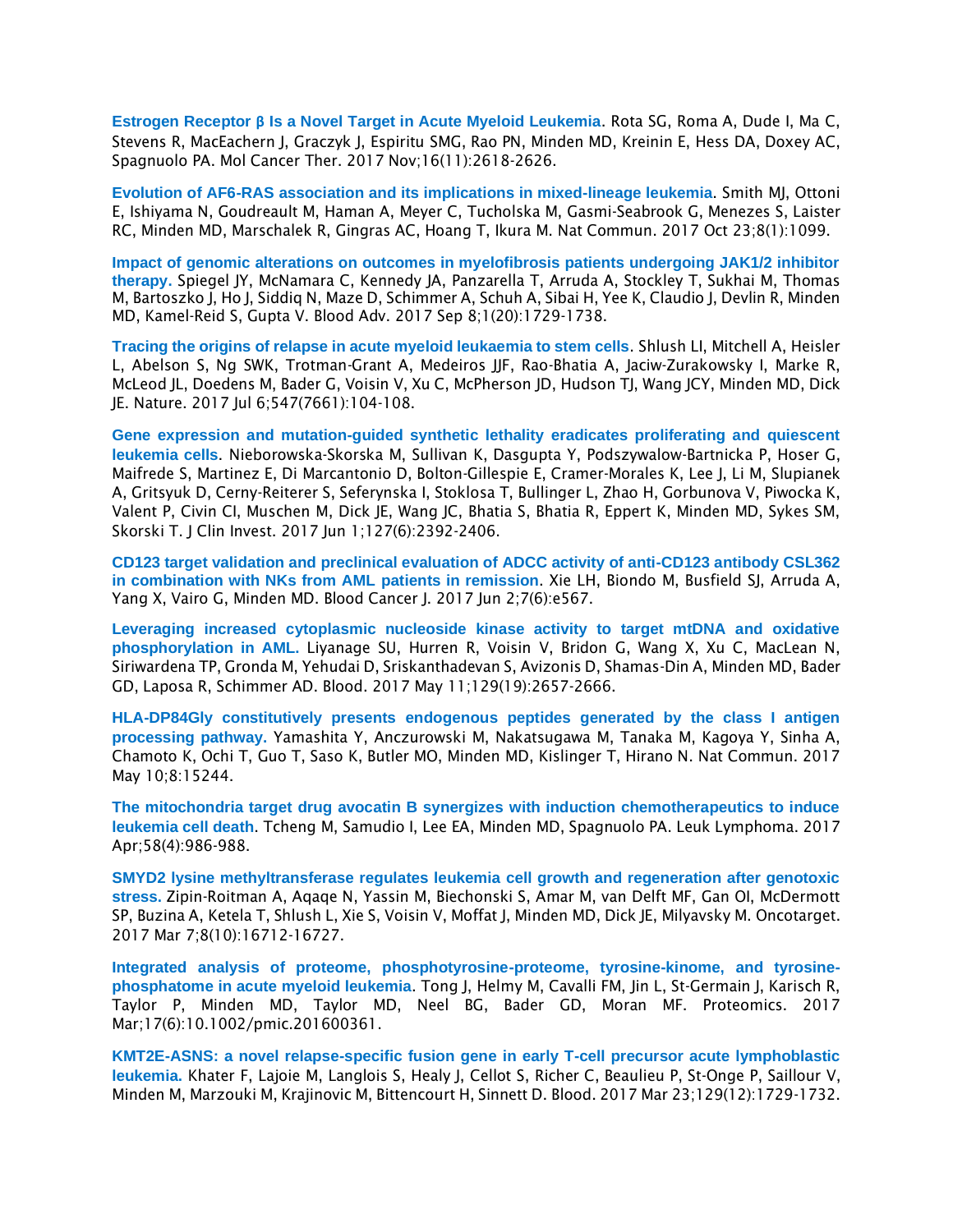**[High Frequency and Poor Outcome of Philadelphia Chromosome-Like Acute Lymphoblastic](https://pubmed.ncbi.nlm.nih.gov/27870571/)  [Leukemia in Adults.](https://pubmed.ncbi.nlm.nih.gov/27870571/)** Roberts KG, Gu Z, Payne-Turner D, McCastlain K, Harvey RC, Chen IM, Pei D, Iacobucci I, Valentine M, Pounds SB, Shi L, Li Y, Zhang J, Cheng C, Rambaldi A, Tosi M, Spinelli O, Radich JP, Minden MD, Rowe JM, Luger S, Litzow MR, Tallman MS, Wiernik PH, Bhatia R, Aldoss I, Kohlschmidt J, Mrózek K, Marcucci G, Bloomfield CD, Stock W, Kornblau S, Kantarjian HM, Konopleva M, Paietta E, Willman CL, Mullighan CG. J Clin Oncol. 2017 Feb;35(4):394-401.

**A 17-gene stemness score for rapid determination of risk in acute leukaemia.** Ng SW, Mitchell A, Kennedy JA, Chen WC, McLeod J, Ibrahimova N, Arruda A, Popescu A, Gupta V, Schimmer AD, Schuh AC, Yee KW, Bullinger L, Herold T, Görlich D, Büchner T, Hiddemann W, Berdel WE, Wörmann B, Cheok M, Preudhomme C, Dombret H, Metzeler K, Buske C, Löwenberg B, Valk PJ, Zandstra PW, Minden MD, Dick JE, Wang JC. Nature. 2016 Dec 15;540(7633):433-437.

**Phosphorylated STAT5 regulates p53 expression via BRCA1/BARD1-NPM1 and MDM2.** Ren Z, Aerts JL, Vandenplas H, Wang JA, Gorbenko O, Chen JP, Giron P, Heirman C, Goyvaerts C, Zacksenhaus E, Minden MD, Stambolic V, Breckpot K, De Grève J. Cell Death Dis. 2016 Dec 22;7(12):e2560.

**Preclinical validation: LV/IL-12 transduction of patient leukemia cells for immunotherapy of AML.** Huang J, Liu Y, Au BC, Barber DL, Arruda A, Schambach A, Rothe M, Minden MD, Paige CJ, Medin JA. Mol Ther Methods Clin Dev. 2016 Dec 7;3:16074.

**Erlotinib synergizes with the poly(ADP-ribose) glycohydrolase inhibitor ethacridine in acute myeloid leukemia cells.** Rotin LE, MacLean N, Aman A, Gronda M, Lin FH, Hurren R, Wang X, Wrana JL, Datti A, Al-Awar R, Minden MD, Schimmer AD. Haematologica. 2016 Nov;101(11):e449-e453.

**Genomic analyses identify recurrent MEF2D fusions in acute lymphoblastic leukaemia.** Gu Z, Churchman M, Roberts K, Li Y, Liu Y, Harvey RC, McCastlain K, Reshmi SC, Payne-Turner D, Iacobucci I, Shao Y, Chen IM, Valentine M, Pei D, Mungall KL, Mungall AJ, Ma Y, Moore R, Marra M, Stonerock E, Gastier-Foster JM, Devidas M, Dai Y, Wood B, Borowitz M, Larsen EE, Maloney K, Mattano LA Jr, Angiolillo A, Salzer WL, Burke MJ, Gianni F, Spinelli O, Radich JP, Minden MD, Moorman AV, Patel B, Fielding AK, Rowe JM, Luger SM, Bhatia R, Aldoss I, Forman SJ, Kohlschmidt J, Mrózek K, Marcucci G, Bloomfield CD, Stock W, Kornblau S, Kantarjian HM, Konopleva M, Paietta E, Willman CL, Loh ML, Hunger SP, Mullighan CG. Nat Commun. 2016 Nov 8;7:13331.

**[Hypoxia-Activated Prodrug TH-302 Targets Hypoxic Bone Marrow Niches in Preclinical Leukemia](https://pubmed.ncbi.nlm.nih.gov/26603259/)  [Models.](https://pubmed.ncbi.nlm.nih.gov/26603259/)** Benito J, Ramirez MS, Millward NZ, Velez J, Harutyunyan KG, Lu H, Shi YX, Matre P, Jacamo R, Ma H, Konoplev S, McQueen T, Volgin A, Protopopova M, Mu H, Lee J, Bhattacharya PK, Marszalek JR, Davis RE, Bankson JA, Cortes JE, Hart CP, Andreeff M, Konopleva M. Clin Cancer Res. 2016 Apr 1;22(7):1687-98.

**Investigating the synergistic mechanism between ibrutinib and daunorubicin in acute myeloid leukemia cells.** Rotin LE, Gronda M, Hurren R, Wang X, Minden MD, Slassi M, Schimmer AD. Leuk Lymphoma. 2016 Oct;57(10):2432-6.

**A novel isoflavone, ME-344, targets the cytoskeleton in acute myeloid leukemia.** Jeyaraju DV, Hurren R, Wang X, MacLean N, Gronda M, Shamas-Din A, Minden MD, Giaever G, Schimmer AD. Oncotarget. 2016 Aug 2;7(31):49777-49785.

**ADAR1 Activation Drives Leukemia Stem Cell Self-Renewal by Impairing Let-7 Biogenesis.** Zipeto MA, Court AC, Sadarangani A, Delos Santos NP, Balaian L, Chun HJ, Pineda G, Morris SR, Mason CN, Geron I, Barrett C, Goff DJ, Wall R, Pellecchia M, Minden M, Frazer KA, Marra MA, Crews LA, Jiang Q, Jamieson CHM. Cell Stem Cell. 2016 Aug 4;19(2):177-191.

**miR-126 Regulates Distinct Self-Renewal Outcomes in Normal and Malignant Hematopoietic Stem Cells.** Lechman ER, Gentner B, Ng SW, Schoof EM, van Galen P, Kennedy JA, Nucera S, Ciceri F, Kaufmann